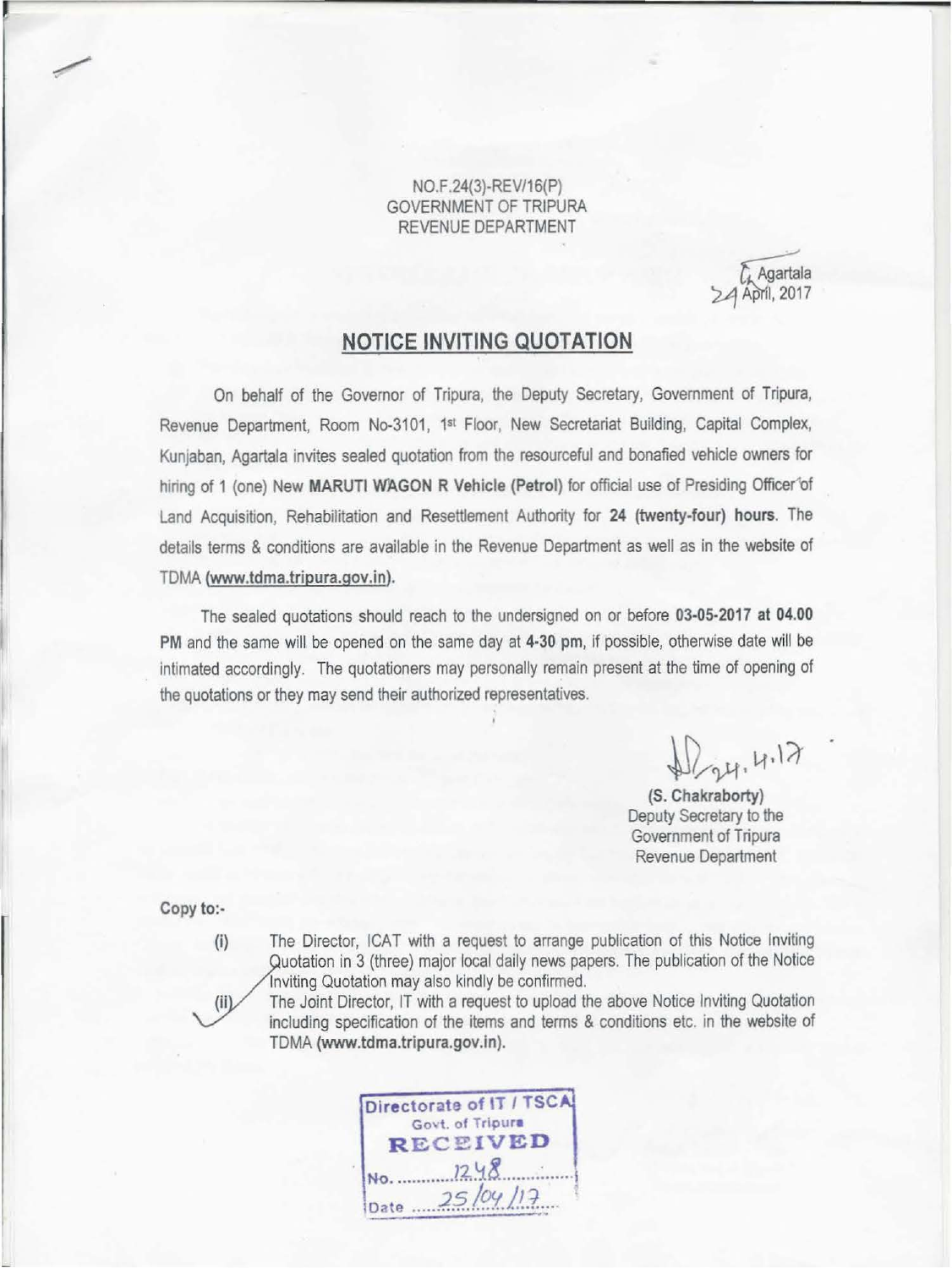## NO.F.24(3)-REV/16(P) GOVERNMENT OF TRIPURA REVENUE DEPARTMENT

Dated, Agartala the April , 2017

## NOTICE INVITING RATE FOR HIRING OF VEHICLE

The undersigned is directed to invite rates from resourceful and bonafied vehicle owners for hiring of 1 (one) New MARUTI WAGON R Vehicle (Petrol) for 24 hours duty on the following terms & conditions:-

- (i) The rate should be quoted for detention per day and run per km in the form prescribed at ANNEXURE-I.
- {li) The rate should not exceed the upper ceiling as mentioned in Memo No.F.92 )-FIN(G)/07 dated 08-02-2017 of the Finance Department, Govt. of Tripura i.e., per day detention charge Rs.600/ & per km run Rs. 6.50/-.
- (iii) The car should have all valid documents as well as commercial license & Certificate of Insurance as per Motor vehicles Act.
- (iv) The car/ vehicle should be in very good condition for the sake of smooth & proper journey.
- (v) Amount should be written both in figures and words.
- (vi) Providing fuel, lubricants, dusters and maintenance etc. for the cars will be the responsibility of the supplier.
- (vii) The car should be placed within 7 (seven) days from the date of issue of final order.
- (viii) The supplier will provide minimum accessories for the car;
- (ix) The driver should be given prescribed liveries by the supplier;
- (x) In case of need, the driver has to be changed within 24 hours of being informed and if the car is not available on any day no payment (Haltage charge) would be made for the day and also for the next day;
- (xi) In case if repair-, a similar car shall have to be provided by the supplier as replacement during repair;
- (xii) Payment of hiring charges will be on monthly basis against bill raised by the supplier supported by appropriate certificate from the user;
- (xiii) Tax will be deducted from the bill as per rules;
- (xiv) The concerned parties should have submitted PAN Card.
- (xv) The car shall be parked *on* the Government facilities for security reason;

(xvi) The tenderer will have to deposit an amount of Rs.5,000/- (Rupees five thousand) only as earnest money in the shape of Bank Draft / Deposit at Call drawn in favour of the Deputy Secretary, Revenue Department. The Tender will be treated as informal without earnest money. Earnest money will be refunded to the tenderer if the rates offered by him/ her are not accepted and shall stand forfeited to the Government if the tenderer on being asked to do so, fails to provide the vehicle within the stipulated time. The tender should be submitted in sealed cover duly superscripted as "Tender for hiring of MARUTI WAGON R vehicle" addressed to the Deputy Secretary, Revenue Department, Govt. of Tripura on or before 03-05-2017 at 4.00 pm.

(xvil)The hiring of vehicle shall be valid for 1 (one) year subject to extension of hiring on satisfactory service. However, the hiring may be discontinued by the undersigned at any time with a short notice.

(xviii) The Revenue Department, reserves the right to reject any rate including the lowest one without assigning any reason.

 $J_{24}$ , 4.17

(S. Chakraborty) Deputy Secretary to the Government of Tripura Revenue Department